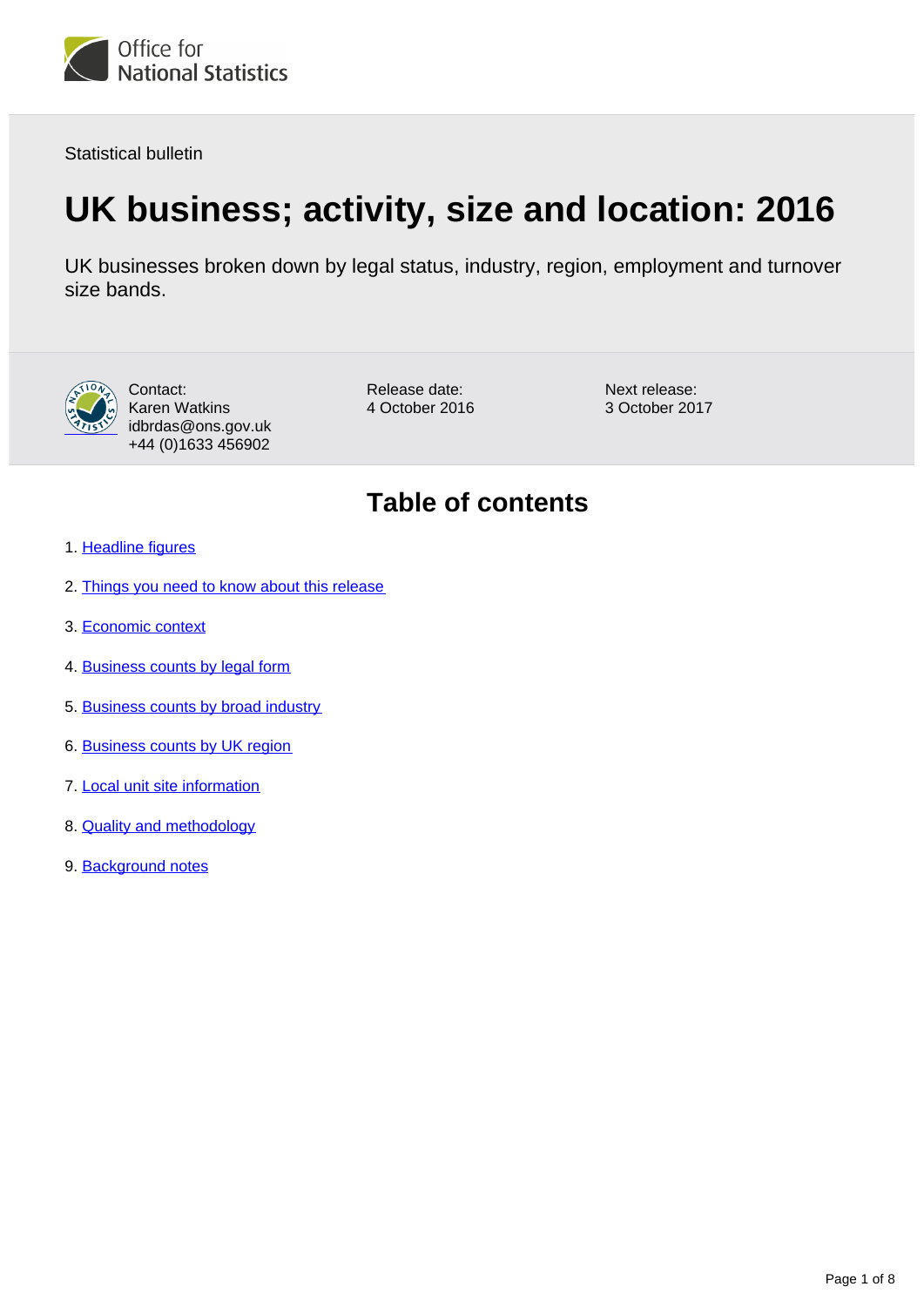# <span id="page-1-0"></span>**1 . Headline figures**

There were 2.55 million businesses registered for VAT and/or Pay As You Earn (PAYE) in the UK in March 2016 compared with 2.45 million in March 2015, a rise of around 105,000 (4.3%).

The number of companies and public corporations has continued to rise and represents 68.8% of total businesses. The number of sole proprietors and partnerships has continued to decline and now represents 27.4% of total businesses.

The largest industry group this year remains professional, scientific and technical, with 18.0% of all registered businesses in the UK compared with 17.8% in 2015.

London has the largest number of VAT and/or PAYE-based businesses, with 18.7% of the UK total and has also experienced the largest growth of 7.2% between 2015 and 2016.

## <span id="page-1-1"></span>**2 . Things you need to know about this release**

UK Business: Activity, Size and Location, 2016 is produced from an extract taken from the Inter-Departmental [Business Register](http://www.ons.gov.uk/aboutus/whatwedo/paidservices/interdepartmentalbusinessregisteridbr) (IDBR) recording the position of units as at 11 March 2016.

This publication represents the businesses registered with HM Revenue and Customs (HMRC) for VAT and/or Pay As You Earn (PAYE). The Department for Business, Energy and Industrial Strategy (BEIS) produces [Business Population Estimates](https://www.gov.uk/government/collections/business-population-estimates) which seek to provide full coverage of all types of businesses in the UK including an estimate of the unregistered business population.

For the purpose of this release the term "business" is used to represent an enterprise. An enterprise can be defined as the smallest combination of legal units (generally based on VAT and/or PAYE records) that is an organisational unit producing goods or services, which benefits from a certain degree of autonomy in decisionmaking, especially for the allocation of its current resources. An enterprise carries out one or more activities at one or more locations. An enterprise may be a sole legal unit.

Please note that all data are rounded to protect confidentiality. The figures in the tables are rounded individually therefore the sum of component items may be slightly different to the totals shown.

# <span id="page-1-2"></span>**3 . Economic context**

The upwards trend in the number of VAT and/or Pay As You Earn (PAYE) businesses (Figure 1) is reflective of the UK economy's recent performance. In the 12 months to Quarter 1 (Jan to Mar) from 2014 to 2016, [GDP rose](https://www.ons.gov.uk/economy/grossdomesticproductgdp) by 2.6%, 2.9% and 2.0% respectively. [CPI](http://) inflation was 1.6%, 0% and 0.5% in the years to March 2014, March 2015 and March 2016 respectively. This strong growth and low inflation may have provided a good environment for businesses to set up. Furthermore, through 2015 and 2016, the oil price has remained historically low which may have put downwards pressure on businesses' operating costs.

During the period from March 2011 to March 2016, the Bank of England base rate was 0.5%. This historically low rate may have encouraged more businesses to set up over the period. The base rate may be linked to commercial loan rates to businesses which are often required to start up and invest in fixed capital.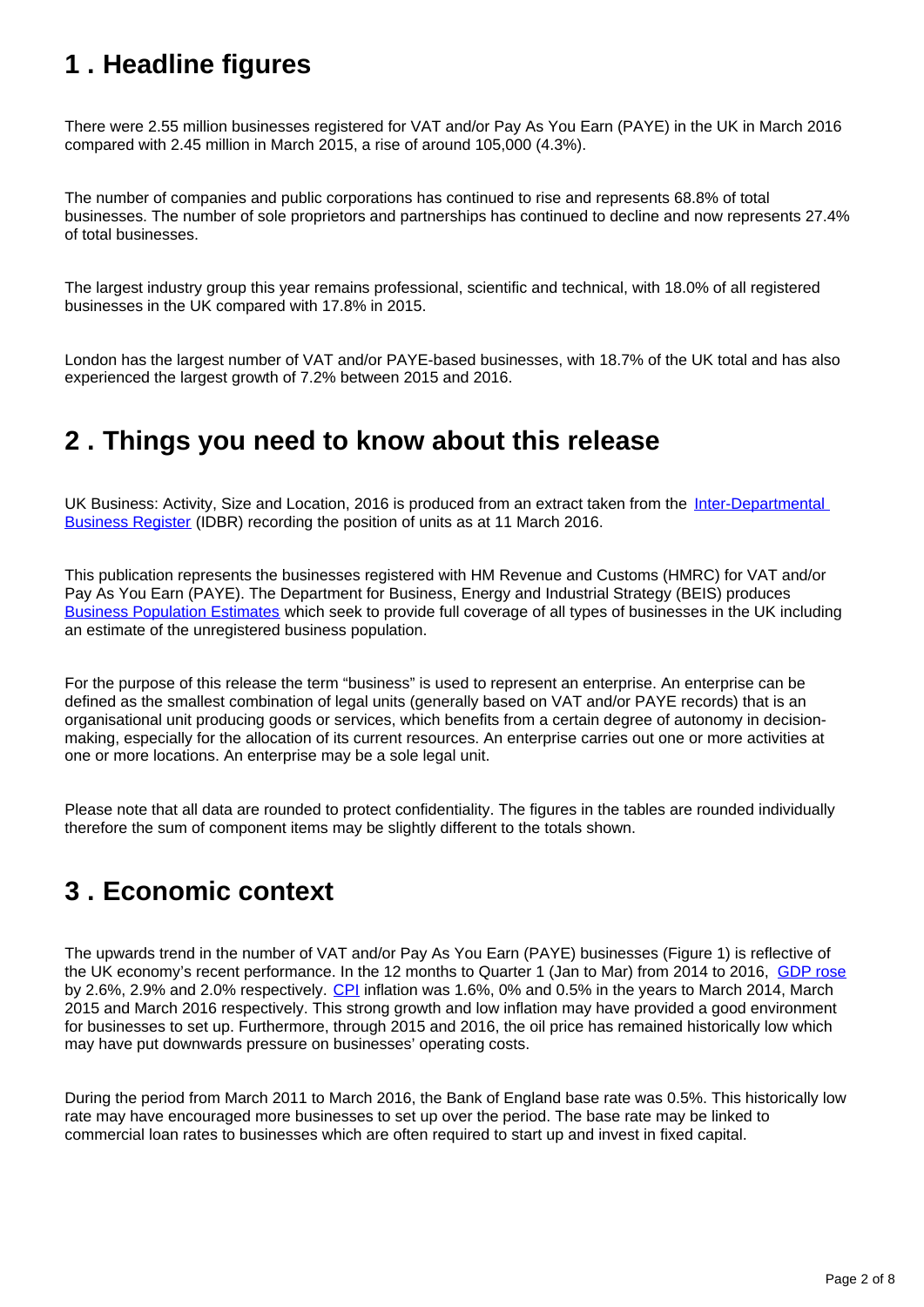The employment rate rose from 70.5% in the 3 months to March 2011 to 74.2% in the 3 months to March 2016. The amount of people employed in the public sector from March 2011 to March 2016 fell when excluding reclassifications. The data suggest that the new employment growth from the 2011 to 2016 period was in the private sector. This is consistent with the continuing increase in the number of businesses which were set up between 2011 and 2016.

From the January to March period in 2011 to the same period in 2016, the redundancy rate fell from 4.9 to 4.1 per 1,000 employees [\(LFS ILO time series](https://www.ons.gov.uk/employmentandlabourmarket/peoplenotinwork/redundancies/timeseries/beir/lms)). This rate is based on the amount of people who were made redundant out of all workers employed. A lower rate may indicate a stronger job market and is consistent with the increase in the number of VAT/ PAYE businesses.

### **Figure 1: Number of VAT and/or PAYE based businesses**

### **UK, 2011 to 2016**



UK, 2011 to 2016

Figure 1: Number of VAT and/or PAYE based businesses

### **Source: Office for National Statistics**

**Notes:**

1. Approximately 31,000 of the change between 2011 and 2012 was caused by improvements to HMRC computer systems leading to previously excluded businesses being added to the IDBR (See background note 6).

Annual percentage change

2. Between 2013 and 2014 HM Revenue & Customs (HMRC) introduced a Real Time Information system for PAYE (see background note 7).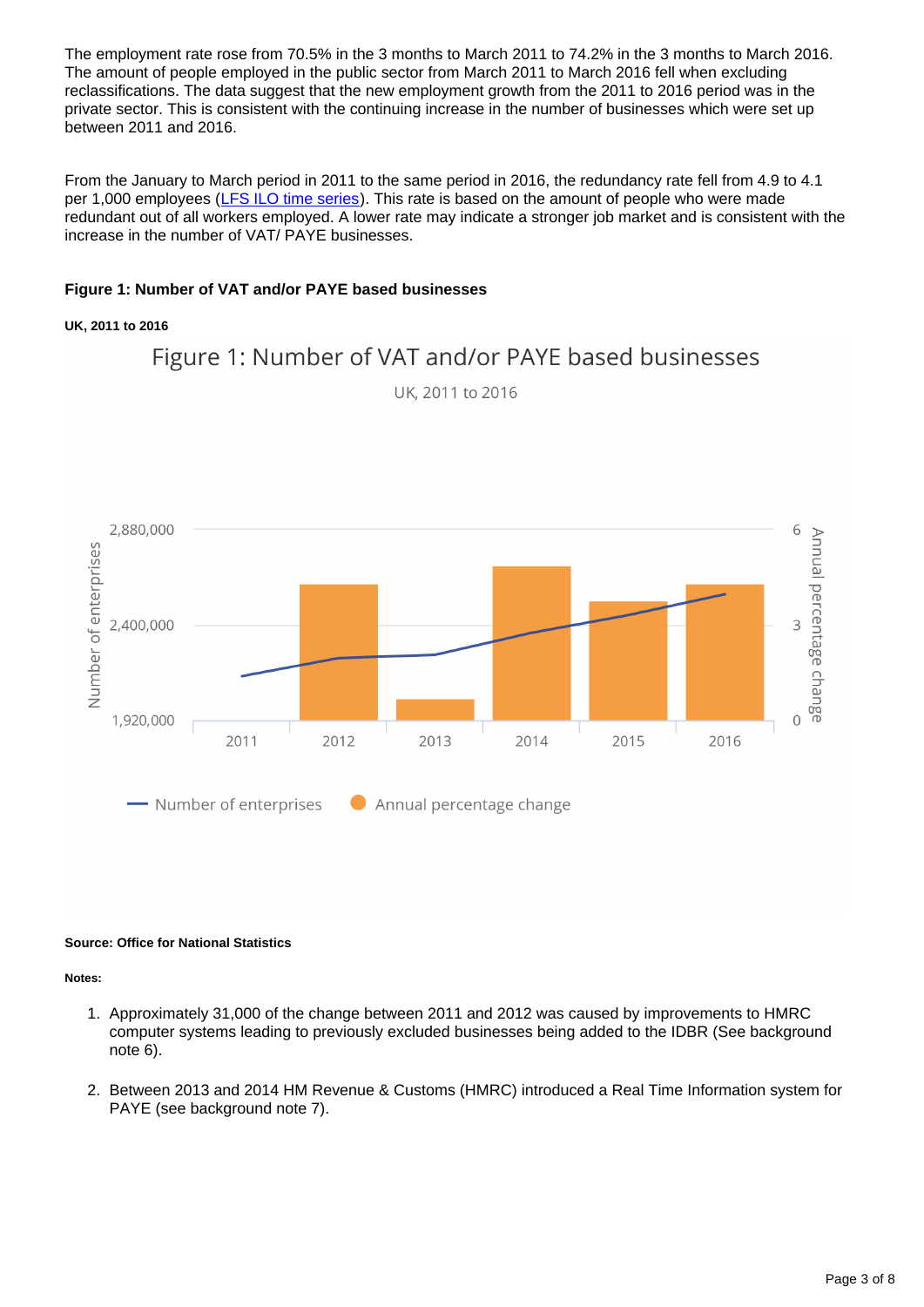# <span id="page-3-0"></span>**4 . Business counts by legal form**

Between March 2015 and March 2016, there was an increase of 7.4% in corporate businesses, while there was a reduction of 3.1% in the number of sole proprietors and partnerships.

### **Figure 2: Percentage of VAT and/or PAYE based businesses by year**

### **UK, 2011 to 2016**

### Figure 2: Percentage of VAT and/or PAYE based businesses by year

UK, 2011 to 2016



#### **Source: Office for National Statistics**

Corporate businesses (companies and public corporations) represented 68.8% of total businesses, up 2.0 percentage points from 66.8% in 2015; of the corporate business figure, 46.5% is made up of single employee limited companies, which have increased by 92,000 between 2015 and 2016.

Sole proprietors represented 18.7% of total businesses, down 1.3 percentage points from 20% in 2015. Partnerships represented 8.8% of total businesses, down 0.7 percentage points from 9.5% in 2015.

General government and non-profit making bodies represented 3.8% of total businesses, compared with 3.7% in 2015.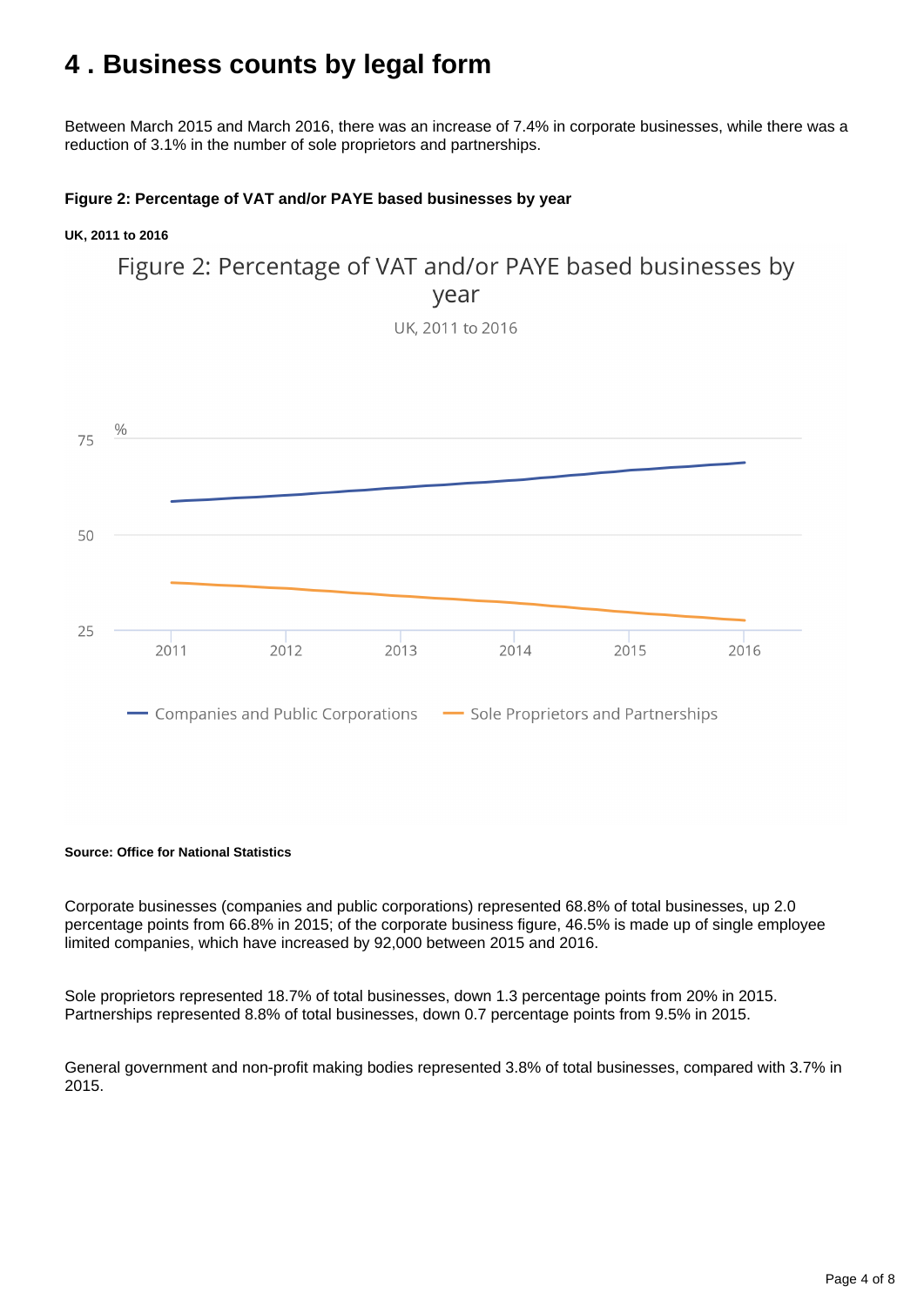# <span id="page-4-0"></span>**5 . Business counts by broad industry**

In 2016, the professional, scientific and technical sector accounted for the largest number of businesses, with 18.0% of all registered businesses in the UK. Wholesale, retail and repair of motor vehicles was the second largest sector, with 14.5% of all businesses registered, although it experienced a decrease in percentage share of UK businesses, from 15.0% in 2015. The third largest sector was construction, with 11.8% in 2016.

The professional, scientific and technical sector had the largest growth between 2015 and 2016, an increase of 23,000 businesses. This was followed by construction which also increased by 17,000.

|                                                    | Count given to the nearest thousand |      |                |      |                |      |  |  |  |  |  |
|----------------------------------------------------|-------------------------------------|------|----------------|------|----------------|------|--|--|--|--|--|
|                                                    | 2014 <sup>1</sup>                   | %    | 2015           | $\%$ | 2016           | %    |  |  |  |  |  |
| Agriculture, forestry and fishing                  | 146                                 | 6.2  | 147            | 6.0  | 148            | 5.8  |  |  |  |  |  |
| Production                                         | 140                                 | 5.9  | 142            | 5.8  | 146            | 5.7  |  |  |  |  |  |
| Mining, quarrying and utilities                    | 11                                  | 0.5  | 12             | 0.5  | 13             | 0.5  |  |  |  |  |  |
| Manufacturing                                      | 129                                 | 5.5  | 130            | 5.3  | 133            | 5.2  |  |  |  |  |  |
| Construction                                       | 274                                 | 11.6 | 284            | 11.6 | 302            | 11.8 |  |  |  |  |  |
| Wholesale and retail; repair of motor vehicles     | 372                                 | 15.7 | 369            | 15.0 | 370            | 14.5 |  |  |  |  |  |
| Motor trades                                       | 71                                  | 3.0  | 72             | 2.9  | 73             | 2.9  |  |  |  |  |  |
| Wholesale                                          | 105                                 | 4.4  | 104            | 4.3  | 104            | 4.1  |  |  |  |  |  |
| Retail                                             | 196                                 | 8.3  | 192            | 7.9  | 192            | 7.5  |  |  |  |  |  |
| Transport and storage (inc. postal)                | 74                                  | 3.1  | 83             | 3.4  | 93             | 3.6  |  |  |  |  |  |
| Accommodation and food services                    | 145                                 | 6.2  | 146            | 6.0  | 148            | 5.8  |  |  |  |  |  |
| Information and communication                      | 181                                 | 7.6  | 193            | 7.9  | 207            | 8.1  |  |  |  |  |  |
| Finance and insurance                              | 45                                  | 1.9  | 49             | 2.0  | 52             | 2.1  |  |  |  |  |  |
| Property                                           | 85                                  | 3.6  | 88             | 3.6  | 91             | 3.6  |  |  |  |  |  |
| Professional, scientific and technical             | 409                                 | 17.3 | 436            | 17.8 | 459            | 18.0 |  |  |  |  |  |
| Business administration and support services       | 181                                 | 7.7  | 194            | 7.9  | 208            | 8.2  |  |  |  |  |  |
| Public administration and defence                  | $\overline{7}$                      | 0.3  | $\overline{7}$ | 0.3  | $\overline{7}$ | 0.3  |  |  |  |  |  |
| Education                                          | 39                                  | 1.6  | 40             | 1.7  | 42             | 1.6  |  |  |  |  |  |
| Health                                             | 99                                  | 4.2  | 106            | 4.3  | 113            | 4.4  |  |  |  |  |  |
| Arts, entertainment, recreation and other services | 164                                 | 6.9  | 166            | 6.8  | 168            | 6.6  |  |  |  |  |  |
| TOTAL <sup>2</sup>                                 | 2,361                               | 100  | 2,449          | 100  | 2,555          | 100  |  |  |  |  |  |

### **Table 1: Number of VAT and/or PAYE businesses by broad industrial grouping: UK, 2014 to 2016**

Source: Office for National Statistics

Footnotes:

1 - See Background note 7

2 - Please note that figures are rounded individually therefore the sum of component items may be slightly different to the totals shown.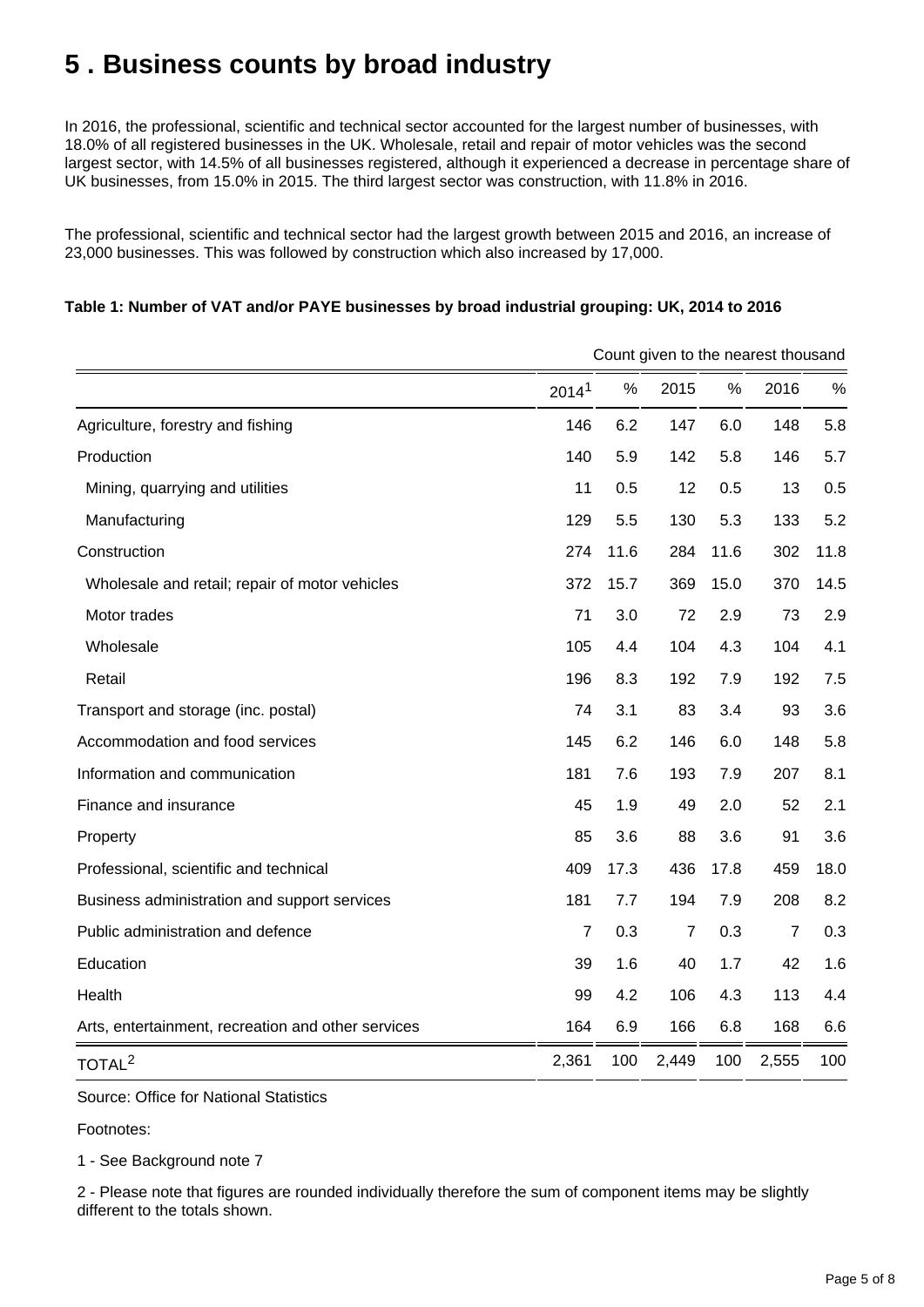# <span id="page-5-0"></span>**6 . Business counts by UK region**

Between 2015 and 2016, all regions saw an increase in the number of businesses, with London experiencing the greatest increase of nearly 32,000 businesses representing a growth of 7.2%.

London accounted for the largest number of businesses in March 2016, with 18.7% of the UK total. The growth of businesses in London accounts for 30.5% of total growth in the UK.

The region with the next largest share of businesses was the South East, at 15.3%.

Between 2014 and 2016, the number of VAT and/or PAYE businesses in London as a proportion of all regions increased by 1.1 percentage points, from 17.6% in 2014 to 18.7% in 2016.

Table 2 provides the number of businesses in every region and the percentage contribution of each region to the UK total.

### **Table 2: Number of VAT and/or PAYE based businesses by region: UK, 2014 to 2016**

Count given to the nearest thousand 2014<sup>1</sup> % 2015 % 2016 % North East 64 2.7 66 2.7 68 2.7 North West 228 9.7 236 9.6 245 9.6 Yorkshire and The Humber 165 7.0 172 7.0 178 7.0 East Midlands 159 6.7 165 6.7 173 6.8 West Midlands 186 7.9 192 7.8 201 7.9 East 235 10.0 243 9.9 254 9.9 London 416 17.6 445 18.2 477 18.7 South East 365 15.5 377 15.4 392 15.3 South West 216 9.1 221 9.0 227 8.9 Wales 96 4.1 98 4.0 100 3.9 Scotland 164 7.0 168 6.9 172 6.7 Northern Ireland 67 2.8 67 2.7 69 2.7 TOTAL<sup>2</sup> 2,361 100 2,449 100 2,555 100

### Source: Office for National Statistics

Footnotes:

1 - See Background note 7

2 - Please note that figures are rounded individually therefore the sum of component items may be slightly different to the totals shown.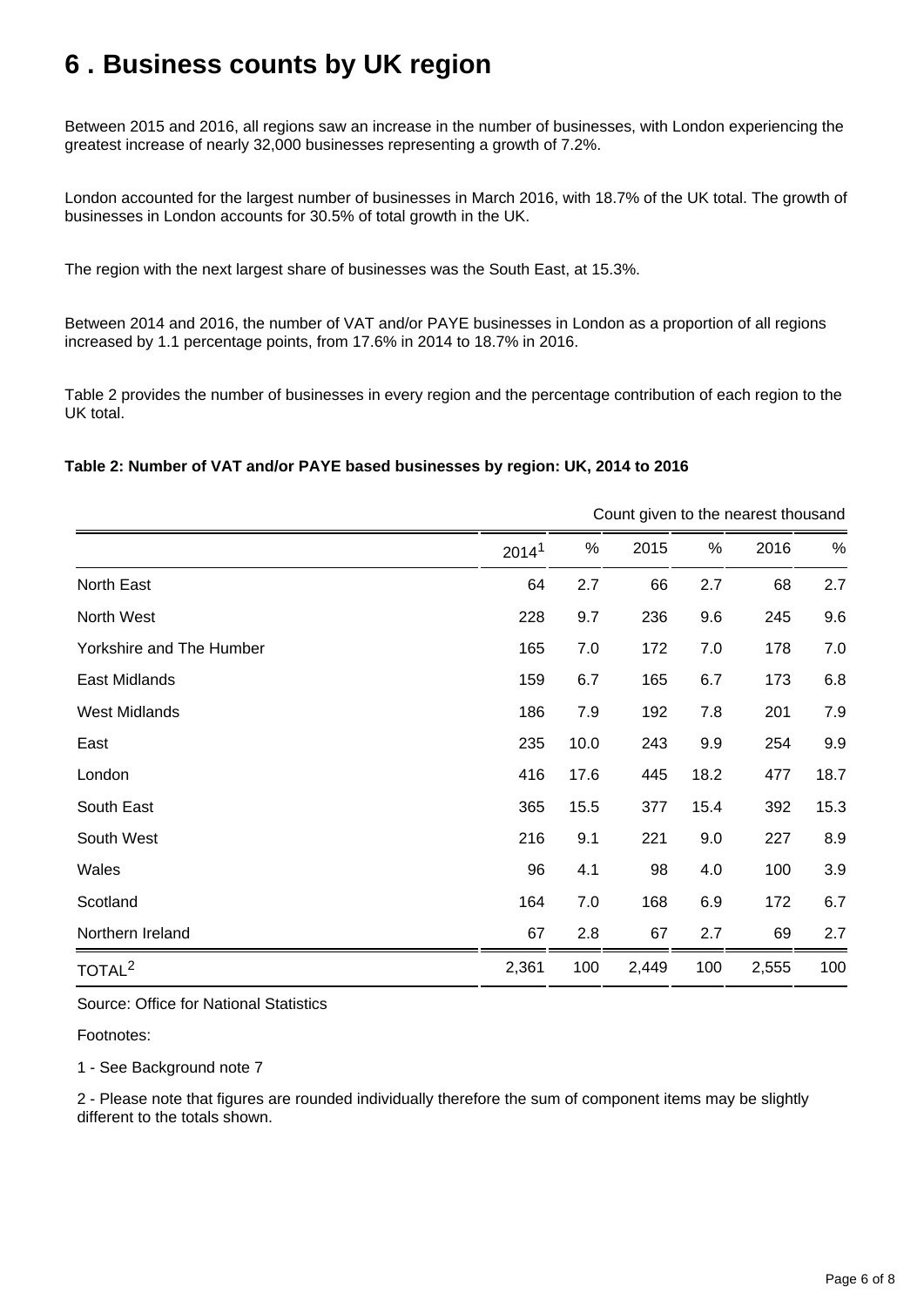# <span id="page-6-0"></span>**7 . Local unit site information**

Local units are sites that belong to a business. In March 2016, there were 3.01 million local units belonging to VAT and/or PAYE-based businesses, compared with 2.91 million in March 2015, a rise of nearly 103,000 (3.5%). Out of the 2.55 million VAT and/or PAYE businesses, only 58,000 (2.3%) operate from more than one site. These operated a total of 514,000 local units.

|                 |                                         | 2 to 4 5 to 9 10 to | 19 | <b>20 or</b><br>more | Total     |
|-----------------|-----------------------------------------|---------------------|----|----------------------|-----------|
| <b>Business</b> | 2,496,285 46,295 6,640 2,580 2,710      |                     |    |                      | 2,554,510 |
| Local units     | 2,496,285 110,760 42,035 34,075 326,905 |                     |    |                      | 3,010,060 |

### **Table 3: Number of VAT and/or PAYE businesses and their associated local units: UK, 2016**

Source: Office for National **Statistics** 

# <span id="page-6-1"></span>**8 . Quality and methodology**

The [UK business: activity, size and location Quality and Methodology Information document](http://www.ons.gov.uk/businessindustryandtrade/business/activitysizeandlocation/qmis/ukbusinessqmi) contains important information on:

- the strengths and limitations of the data and how it compares with related data
- users and uses of the data
- how the output was created
- the quality of the output including the accuracy of the data

### **9. Background notes**

- 1. In 2015, we extended the coverage of businesses in this release to include a population of solely Pay As You Earn (PAYE)-based businesses that were previously excluded because of a risk of duplication. In total 105,000 businesses were added in 2015. Improvements in matching of administrative data and research into those units excluded has indicated that the risk of duplication is very small. The addition of these businesses brings the publication in line with Business Demography and the Department for Business, Energy and Industrial Strategy (BEIS) Business Population Estimates publication. A more detailed note [explaining these changes](http://webarchive.nationalarchives.gov.uk/20160105160709/http://www.ons.gov.uk/ons/guide-method/method-quality/specific/business-and-energy/uk-business--activity--size-and-location/index.html) can be found on our website. These businesses have been included in the previous years' estimates shown in this statistical bulletin in order to provide a comparable time series.
- 2. From 2014 onwards, our Data Explorer replaced reference tables, enabling users to access, use and customise our data more effectively. This has meant the tables are no longer produced and instead exist as a series of [dataset collections](http://www.ons.gov.uk/businessindustryandtrade/business/activitysizeandlocation/datasets/ukbusinessactivitysizeandlocation). This enables us to meet the government's Open Data and Transparency Policy.
- 3. To support this release, datasets are available at [NOMIS](https://www.nomisweb.co.uk/) and [ONS Data Explorer](http://www.ons.gov.uk/businessindustryandtrade/business/activitysizeandlocation/datasets/ukbusinessactivitysizeandlocation) in greater geographical and industrial detail. However, for various reasons, multiple business registrations can be recorded at a single address and this can distort data for smaller geographical areas.